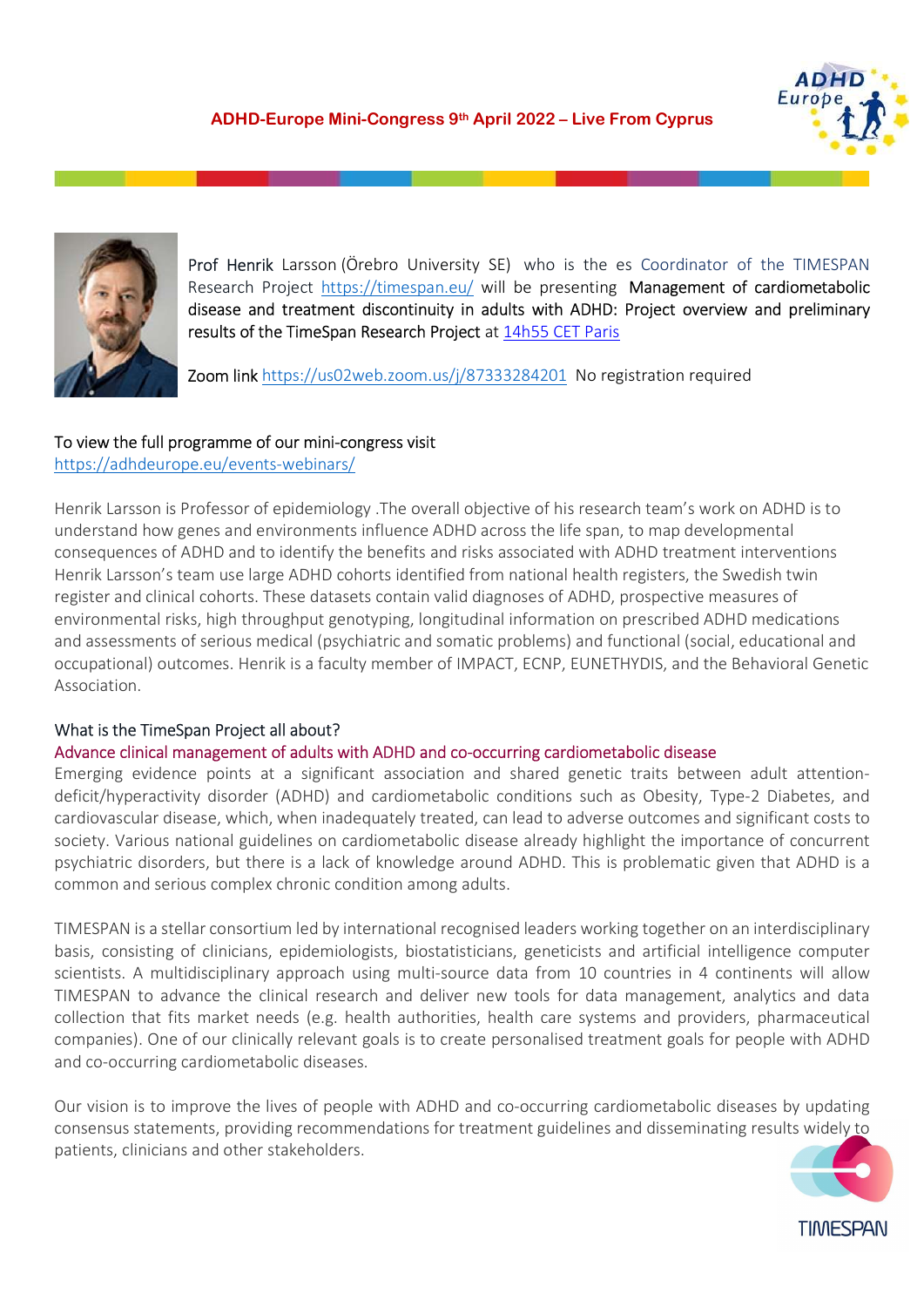

## ADHD is one of the most common neurodevelopmental disorders affecting between 3% and 5% of adults worldwide.

## Why the TimeSpan Project matters - Lack of knowledge around ADHD

According to the World Health Organisation (WHO), Cardiometabolic diseases (CMDs) are the number-one cause of death in the world.

ADHD is one of the most common neurodevelopmental disorders not only of childhood, as is often assumed by the public, but also one that can last into adulthood, affecting between 3% and 5% of adults worldwide. In recent years, there has been increasing concern that adults with ADHD are at greater risk for developing adverse cardiovascular events, but screening, diagnosis, and treatment guidelines for ADHD patients with cooccurring cardiometabolic disease do not exist, as knowledge around ADHD still is far from complete. However, it is known that comorbidities, including cardiometabolic diseases, are common in ADHD and are estimated as the main cost drivers. $^{1}$ 

Therefore, TIMESPAN aims to improve not only the assessment of the risks involved for patients, but also to review and improve already existing treatments for patients with ADHD who also have cardiometabolic disease.

## (1)

Hodgkins P et al. (2011). Cost of illness and comorbidities in adults diagnosed with attention-deficit/hyperactivity disorder: a retrospective analysis. Prim Care Companion CNS Disord, 13(2): PCC.10m01030 Libutzki B et al. (2019). Direct medical costs of ADHD and its comorbid conditions on basis of a claims data analysis. European Psychiatr: the journal of the Association of European Psychiatrists, 58: pp. 38-44 Du Rietz E et al. (2020). Trajectories of healthcare utilization and costs of psychiatric and somatic multimorbidity in adults with childhood ADHD: a prospective register-based study. J Child Psychol Psychiatry, 61(9): pp. 959-968

## Clinical Studies

#### ART-CARMA: ADHD Remote Technology (ART) study of cardiometabolic risk factors

Using a new ADHD Remote Technology ('ART') system, developed at King's College London (Kuntsi, Dobson et al.), the ART-CARMA project aims to obtain real-world data from the daily life of 300 adults with ADHD on the extent to which ADHD medication treatment and physical activity, individually and jointly, may influence cardiometabolic risks. A second main aim of the project is to obtain detailed real-world data from the patients' daily life on adherence to pharmacological treatment and its predictors and correlates, over a remote monitoring period of 12 months that starts from pre-treatment initiation. The remote assessments consist of both active (smartphone active app) and passive (smartphone passive app and a wearable device) monitoring. The wearable device is the new EmbracePlus developed by the SME partner **EMPATICA https://www.empatica.com/en-eu/**. The ART system is linked to the RADAR mobile-health platform https://radar-base.org/